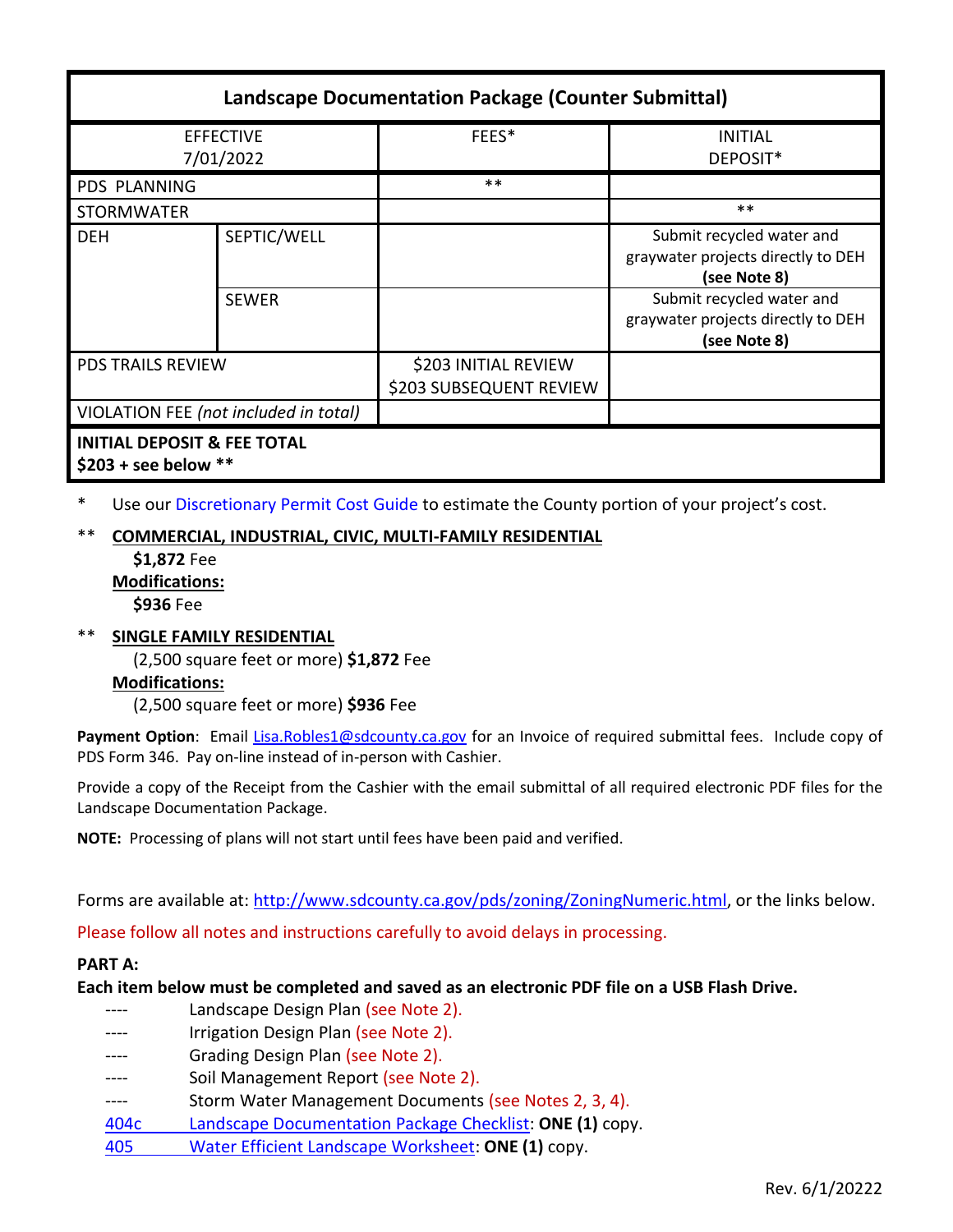# **PART B:**

**Each item below must be completed, printed on paper, and saved as an electronic PDF file saved on a USB Flash Drive.**

- ---- Landscape Design Plan: **TWO (2)** complete **(rolled)** sets.
- ---- Irrigation Design Plan: **TWO (2)** complete **(rolled)** sets.
- ---- Grading Design Plan: **ONE (1)** complete **(rolled)** sets.
- ---- Soil Management Report: **One (1)** copy.
- 346 [Discretionary Permit Application:](https://www.sandiegocounty.gov/content/dam/sdc/pds/zoning/formfields/PDS-PLN-346.pdf) **ONE (1)** copy (see Note 1).

## **Storm Water Management Documents:**

**Step 1:** Provide a copy of the cover sheet to the Stormwater Quality Management Plan (SWQMP) that identifies the project as a Priority Development Project (PDP) or a Standard project. **Standard SWQMP** – include digital copies of all vegetated source control and site design construction BMP's shown on the Construction Plans.

> **PDP** - include a digital copy of the Drainage Management Area (DMA) Exhibit Map from the most current version of the projects' SWQMP. Include all applicable BMP details and specifications for each Compliance Option selected. (see Notes 3, 4).

## **PART C:**

## **All items below are for your information. Please do not bring in these items.**

- 209 [Defense and Indemnification](https://www.sandiegocounty.gov/content/dam/sdc/pds/zoning/formfields/PDS-PLN-209.pdf) Agreement FAQs
- [906 Signature Requirements](https://www.sandiegocounty.gov/content/dam/sdc/pds/zoning/formfields/PDS-PLN-906.pdf)

## **NOTES:**

## 1. **IMPORTANT:**

A Registered Property Owner **MUST SUBMIT** a **Signed Letter of Authorization** for an Agent if; An Authorized Agent signs the PDS-346 form and is not the registered owner of the parcel.

- Or, the parcel is owned by two or more registered owners.
- Or, not all of the registered owners are signing the PDS-346 form.
- Or, the Authorized Agent is not the Financially Responsible Party.

Or, the parcel is owned by a Corporation.

#### **ADDITIONALLY:**

Financially Responsible Party **MUST SIGN** form PDS-126.

Financially Responsible Party **INFORMATION MUST MATCH EXACTLY** on form PDS-126

Authorized Agent **may sign** form PDS-346 **ONLY IF ATTACHED** to a **Signed Letter of Authorization.**

- 2. Save each complete Landscape Design Plan, Irrigation Design Plan, Grading Design Plan, Soil Management Report and each Storm Water Management Document, as electronic PDF files onto ONE (1) USB Flash Drive. Provide only ONE (1) USB Flash Drive. Submit only the requested files. *Files CANNOT have any Security Restrictions or Passwords.* Please name each PDF file on the USB Flash Drive based on the "Title" of document being submitted (examples: Landscape Design Plan, Irrigation Design Plan, Grading Design Plan, Soil Management Report, and Storm Water Management Documents. **Please note**: the USB Flash Drive will not be returned.
- 3. Page 1 of the Stormwater Quality Management Plan (SWQMP) for either a Standard Project or a Priority Development Project (PDP), which includes Project Information, Project Applicant, SWQMP Preparer, and the Preparer's signed and dated Certification.
- 4. Storm Water Management Documents are required of all landscape plan submittals, including Model Homes and Prescriptive Compliance Option Plans for non-residential projects. Storm Water Management Documents are not required for Prescriptive Compliance Option Plans for single-family residences.